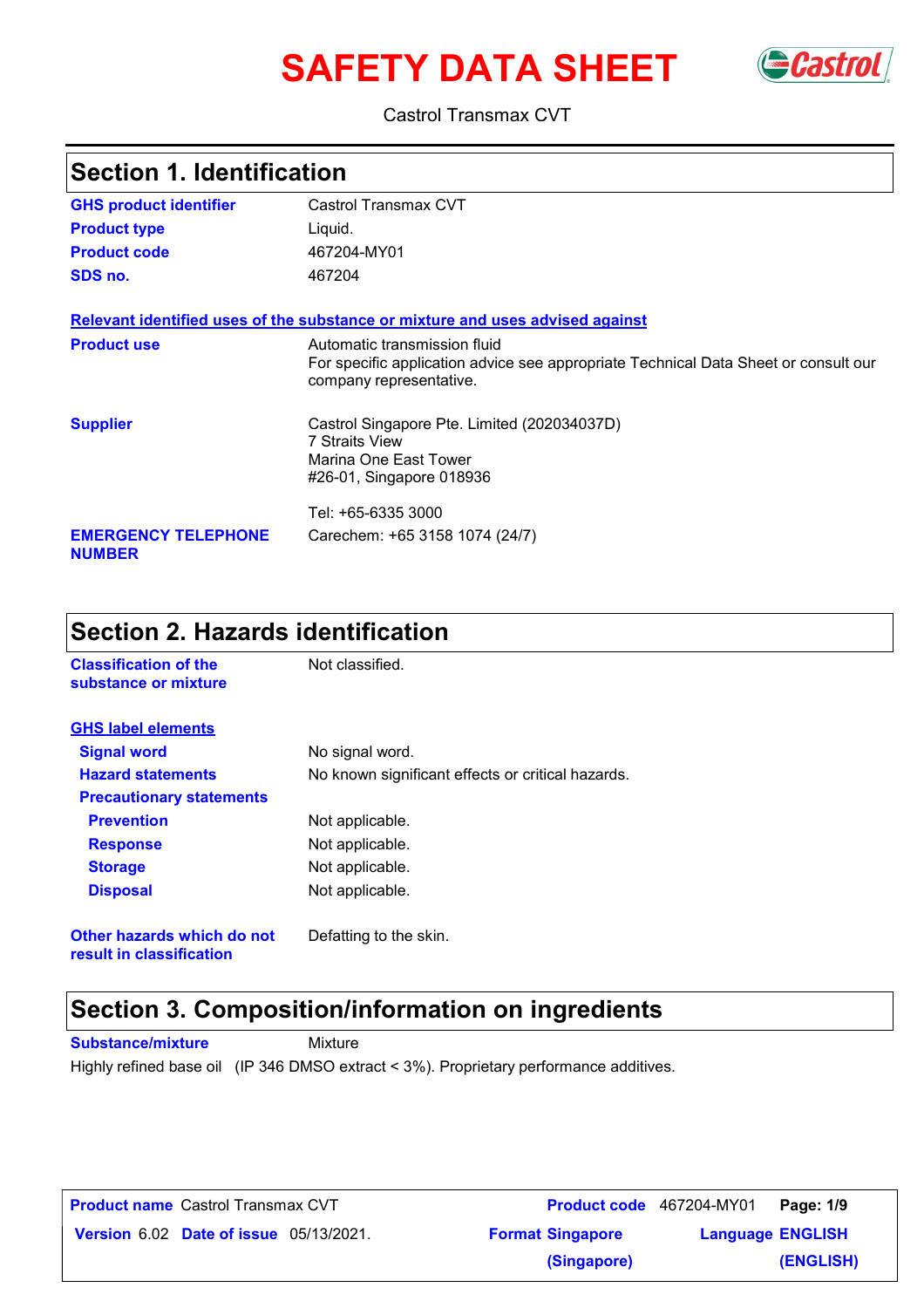## **Section 3. Composition/information on ingredients**

| <b>Ingredient name</b>                                               | $\frac{9}{6}$ | <b>CAS number</b> |
|----------------------------------------------------------------------|---------------|-------------------|
| Distillates (petroleum), hydrotreated light paraffinic               | 1≥50 - ≤75    | 64742-55-8        |
| Distillates (petroleum), hydrotreated heavy paraffinic               | $≥25 - ≤50$   | 64742-54-7        |
| 2-Propenoic acid, 2-methyl-, butyl ester, polymer with N-[3-         | ~10           | 176487-46-0       |
| (dimethylamino)propyl]-2-methyl-2-propenamide, dodecyl 2-methyl-     |               |                   |
| 2-propenoate, eicosyl 2-methyl-2-propenoate, hexadecyl 2-methyl-     |               |                   |
| 2-propenoate and octadecyl 2-methyl-2-propenoate                     |               |                   |
| Lubricating oils (petroleum), C15-30, hydrotreated neutral oil-based | ≤3            | 72623-86-0        |
| Distillates (petroleum), hydrotreated light paraffinic               | ≤3            | 64742-55-8        |
| dimantine                                                            | $\leq 0.3$    | 124-28-7          |
| 2-(2-heptadec-8-enyl-2-imidazolin-1-yl)ethanol                       | < 0.1         | 95-38-5           |

**There are no additional ingredients present which, within the current knowledge of the supplier and in the concentrations applicable, are classified as hazardous to health or the environment and hence require reporting in this section.**

**Occupational exposure limits, if available, are listed in Section 8.**

### **Section 4. First aid measures**

**Description of necessary first aid measures**

| <b>Eye contact</b>  | In case of contact, immediately flush eyes with plenty of water for at least 15<br>minutes. Eyelids should be held away from the eyeball to ensure thorough rinsing.<br>Check for and remove any contact lenses. Get medical attention.             |
|---------------------|-----------------------------------------------------------------------------------------------------------------------------------------------------------------------------------------------------------------------------------------------------|
| <b>Inhalation</b>   | In case of inhalation of decomposition products in a fire, symptoms may be delayed.<br>If inhaled, remove to fresh air. The exposed person may need to be kept under<br>medical surveillance for 48 hours. Get medical attention if symptoms occur. |
| <b>Skin contact</b> | Wash skin thoroughly with soap and water or use recognised skin cleanser.<br>Remove contaminated clothing and shoes. Wash clothing before reuse. Clean<br>shoes thoroughly before reuse. Get medical attention if symptoms occur.                   |
| <b>Ingestion</b>    | Do not induce vomiting unless directed to do so by medical personnel. Get medical<br>attention if symptoms occur.                                                                                                                                   |

#### **Most important symptoms/effects, acute and delayed**

**See Section 11 for more detailed information on health effects and symptoms.**

#### **Protection of first-aiders** No action shall be taken involving any personal risk or without suitable training. Notes to physician In case of inhalation of decomposition products in a fire, symptoms may be delayed. The exposed person may need to be kept under medical surveillance for 48 hours. Treatment should in general be symptomatic and directed to relieving any effects. **Specific treatments** No specific treatment. **Indication of immediate medical attention and special treatment needed, if necessary**

### **Section 5. Firefighting measures**

| <b>Extinguishing media</b>                           |                                                                                     |
|------------------------------------------------------|-------------------------------------------------------------------------------------|
| <b>Suitable extinguishing</b><br>media               | In case of fire, use foam, dry chemical or carbon dioxide extinguisher or spray.    |
| <b>Unsuitable extinguishing</b><br>media             | Do not use water jet.                                                               |
| <b>Specific hazards arising</b><br>from the chemical | In a fire or if heated, a pressure increase will occur and the container may burst. |

| <b>Product name</b> Castrol Transmax CVT      | Product code 467204-MY01 | Page: 2/9               |
|-----------------------------------------------|--------------------------|-------------------------|
| <b>Version 6.02 Date of issue 05/13/2021.</b> | <b>Format Singapore</b>  | <b>Language ENGLISH</b> |
|                                               | (Singapore)              | (ENGLISH)               |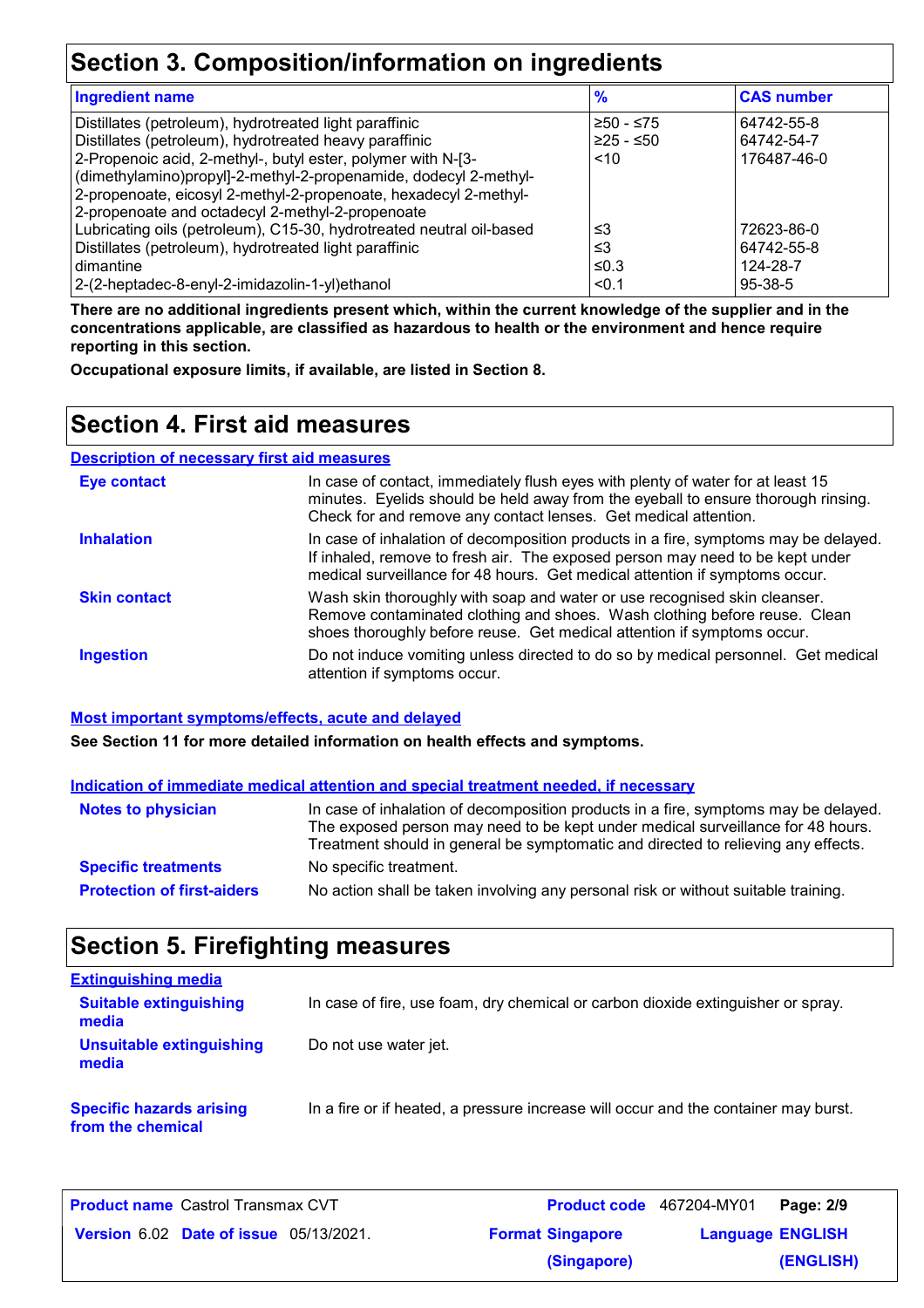## **Section 5. Firefighting measures**

| <b>Hazardous thermal</b><br>decomposition products       | Combustion products may include the following:<br>carbon oxides (CO, CO <sub>2</sub> ) (carbon monoxide, carbon dioxide)<br>nitrogen oxides (NO, $NO2$ etc.)                                      |
|----------------------------------------------------------|---------------------------------------------------------------------------------------------------------------------------------------------------------------------------------------------------|
| <b>Special protective actions</b><br>for fire-fighters   | Promptly isolate the scene by removing all persons from the vicinity of the incident if<br>there is a fire. No action shall be taken involving any personal risk or without<br>suitable training. |
| <b>Special protective</b><br>equipment for fire-fighters | Fire-fighters should wear positive pressure self-contained breathing apparatus<br>(SCBA) and full turnout gear.                                                                                   |

## **Section 6. Accidental release measures**

|                                                             | <b>Personal precautions, protective equipment and emergency procedures</b>                                                                                                                                                                                                                                                                                                                         |
|-------------------------------------------------------------|----------------------------------------------------------------------------------------------------------------------------------------------------------------------------------------------------------------------------------------------------------------------------------------------------------------------------------------------------------------------------------------------------|
| For non-emergency<br>personnel                              | No action shall be taken involving any personal risk or without suitable training.<br>Evacuate surrounding areas. Keep unnecessary and unprotected personnel from<br>entering. Do not touch or walk through spilt material. Put on appropriate personal<br>protective equipment. Floors may be slippery; use care to avoid falling.                                                                |
| For emergency responders                                    | If specialised clothing is required to deal with the spillage, take note of any<br>information in Section 8 on suitable and unsuitable materials. See also the<br>information in "For non-emergency personnel".                                                                                                                                                                                    |
| <b>Environmental precautions</b>                            | Avoid dispersal of spilt material and runoff and contact with soil, waterways, drains<br>and sewers. Inform the relevant authorities if the product has caused environmental<br>pollution (sewers, waterways, soil or air).                                                                                                                                                                        |
| <b>Methods and material for containment and cleaning up</b> |                                                                                                                                                                                                                                                                                                                                                                                                    |
| <b>Small spill</b>                                          | Stop leak if without risk. Move containers from spill area. Absorb with an inert<br>material and place in an appropriate waste disposal container. Dispose of via a<br>licensed waste disposal contractor.                                                                                                                                                                                         |
| <b>Large spill</b>                                          | Stop leak if without risk. Move containers from spill area. Prevent entry into sewers,<br>water courses, basements or confined areas. Contain and collect spillage with non-<br>combustible, absorbent material e.g. sand, earth, vermiculite or diatomaceous earth<br>and place in container for disposal according to local regulations. Dispose of via a<br>licensed waste disposal contractor. |

## **Section 7. Handling and storage**

| <b>Precautions for safe handling</b>                                      |                                                                                                                                                                                                                                                                                                                                                                                                                                                                                                                                                                                                |
|---------------------------------------------------------------------------|------------------------------------------------------------------------------------------------------------------------------------------------------------------------------------------------------------------------------------------------------------------------------------------------------------------------------------------------------------------------------------------------------------------------------------------------------------------------------------------------------------------------------------------------------------------------------------------------|
| <b>Protective measures</b>                                                | Put on appropriate personal protective equipment (see Section 8).                                                                                                                                                                                                                                                                                                                                                                                                                                                                                                                              |
| <b>Advice on general</b><br>occupational hygiene                          | Eating, drinking and smoking should be prohibited in areas where this material is<br>handled, stored and processed. Wash thoroughly after handling. Remove<br>contaminated clothing and protective equipment before entering eating areas. See<br>also Section 8 for additional information on hygiene measures.                                                                                                                                                                                                                                                                               |
| <b>Conditions for safe storage,</b><br>including any<br>incompatibilities | Store in accordance with local regulations. Store in original container protected<br>from direct sunlight in a dry, cool and well-ventilated area, away from incompatible<br>materials (see Section 10) and food and drink. Keep container tightly closed and<br>sealed until ready for use. Store and use only in equipment/containers designed for<br>use with this product. Containers that have been opened must be carefully resealed<br>and kept upright to prevent leakage. Do not store in unlabelled containers. Use<br>appropriate containment to avoid environmental contamination. |
| <b>Not suitable</b>                                                       | Prolonged exposure to elevated temperature                                                                                                                                                                                                                                                                                                                                                                                                                                                                                                                                                     |

| <b>Product name Castrol Transmax CVT</b>      |                         | <b>Product code</b> 467204-MY01<br>Page: 3/9 |
|-----------------------------------------------|-------------------------|----------------------------------------------|
| <b>Version 6.02 Date of issue 05/13/2021.</b> | <b>Format Singapore</b> | <b>Language ENGLISH</b>                      |
|                                               | (Singapore)             | (ENGLISH)                                    |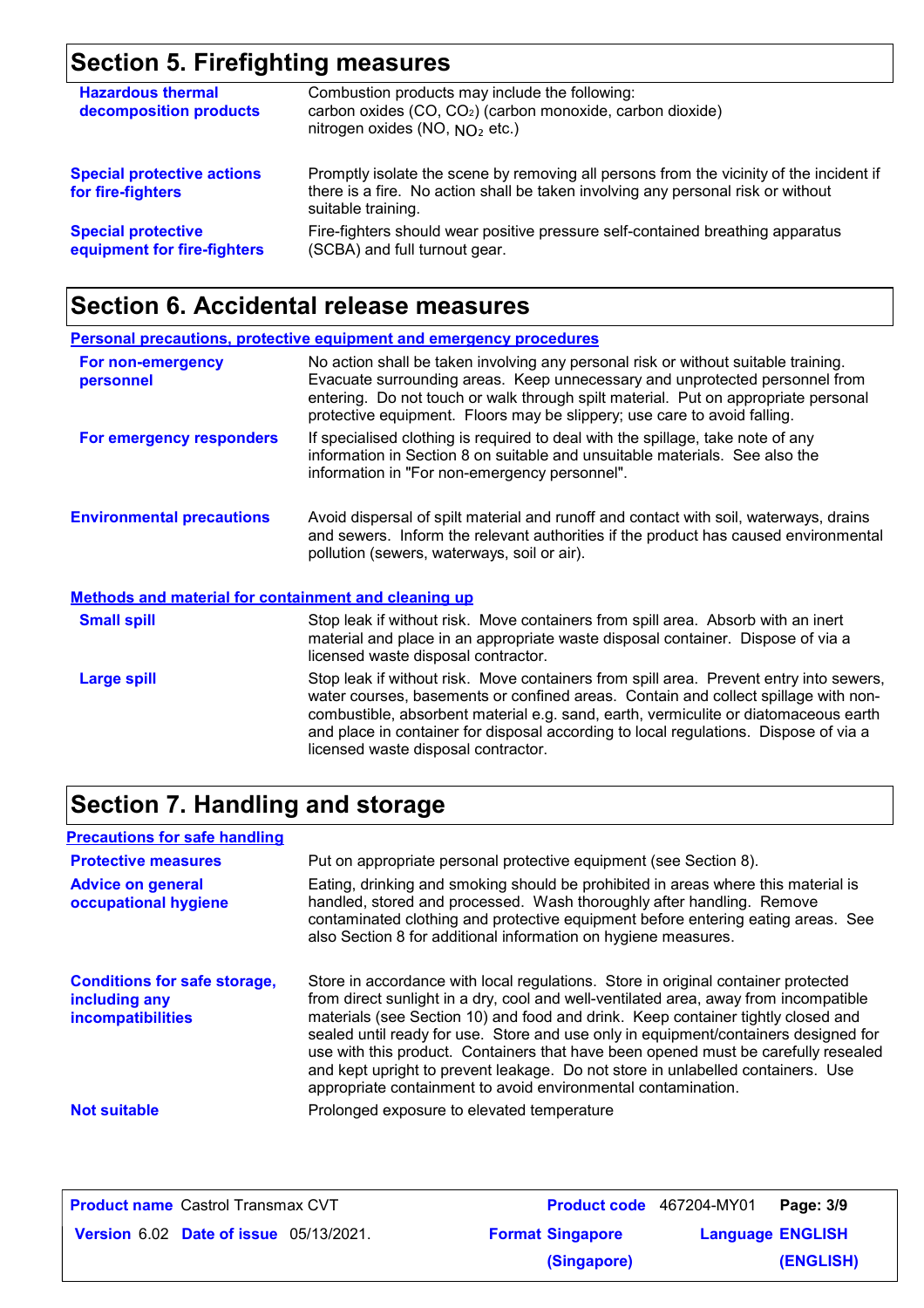### **Section 8. Exposure controls/personal protection**

#### **Recommended monitoring procedures** If this product contains ingredients with exposure limits, personal, workplace atmosphere or biological monitoring may be required to determine the effectiveness of the ventilation or other control measures and/or the necessity to use respiratory protective equipment. Reference should be made to appropriate monitoring standards. Reference to national guidance documents for methods for the determination of hazardous substances will also be required. **Eye/face protection** Safety glasses with side shields. **Environmental exposure controls** Emissions from ventilation or work process equipment should be checked to ensure they comply with the requirements of environmental protection legislation. In some cases, fume scrubbers, filters or engineering modifications to the process equipment will be necessary to reduce emissions to acceptable levels. **Appropriate engineering controls** Provide exhaust ventilation or other engineering controls to keep the relevant airborne concentrations below their respective occupational exposure limits. All activities involving chemicals should be assessed for their risks to health, to ensure exposures are adequately controlled. Personal protective equipment should only be considered after other forms of control measures (e.g. engineering controls) have been suitably evaluated. Personal protective equipment should conform to appropriate standards, be suitable for use, be kept in good condition and properly maintained. Your supplier of personal protective equipment should be consulted for advice on selection and appropriate standards. For further information contact your national organisation for standards. The final choice of protective equipment will depend upon a risk assessment. It is important to ensure that all items of personal protective equipment are compatible. Wash hands, forearms and face thoroughly after handling chemical products, before eating, smoking and using the lavatory and at the end of the working period. Appropriate techniques should be used to remove potentially contaminated clothing. Wash contaminated clothing before reusing. Ensure that eyewash stations and safety showers are close to the workstation location. **Hygiene measures Control parameters Individual protection measures Occupational exposure limits** Distillates (petroleum), hydrotreated light paraffinic **Workplace Safety and Health Act (Singapore).** PEL (long term): 5 mg/m<sup>3</sup> 8 hours. Issued/Revised: 1/1997 Form: Mist PEL (short term): 10 mg/m<sup>3</sup> 15 minutes. Issued/Revised: 1/1997 Form: Mist Distillates (petroleum), hydrotreated heavy paraffinic **Workplace Safety and Health Act (Singapore).** PEL (long term): 5 mg/m<sup>3</sup> 8 hours. Issued/Revised: 1/1997 Form: Mist PEL (short term): 10 mg/m<sup>3</sup> 15 minutes. Issued/Revised: 1/1997 Form: Mist Lubricating oils (petroleum), C15-30, hydrotreated neutral oil-based **Workplace Safety and Health Act (Singapore).** PEL (long term): 5 mg/m<sup>3</sup> 8 hours. Issued/Revised: 1/1997 Form: Mist PEL (short term): 10 mg/m<sup>3</sup> 15 minutes. Issued/Revised: 1/1997 Form: Mist Distillates (petroleum), hydrotreated light paraffinic **Workplace Safety and Health Act (Singapore).** PEL (long term): 5 mg/m<sup>3</sup> 8 hours. Issued/Revised: 1/1997 Form: Mist PEL (short term): 10 mg/m<sup>3</sup> 15 minutes. Issued/Revised: 1/1997 Form: Mist **Ingredient name Exposure limits Date of issue** 05/13/2021. **Profit is a Constantine Constructed Managuage ENGLIS** Castrol Transmax CVT **Page: 4/9** 467204-MY01 **Language ENGLISH (ENGLISH) Product name** Castrol Transmax CVT **(Singapore)**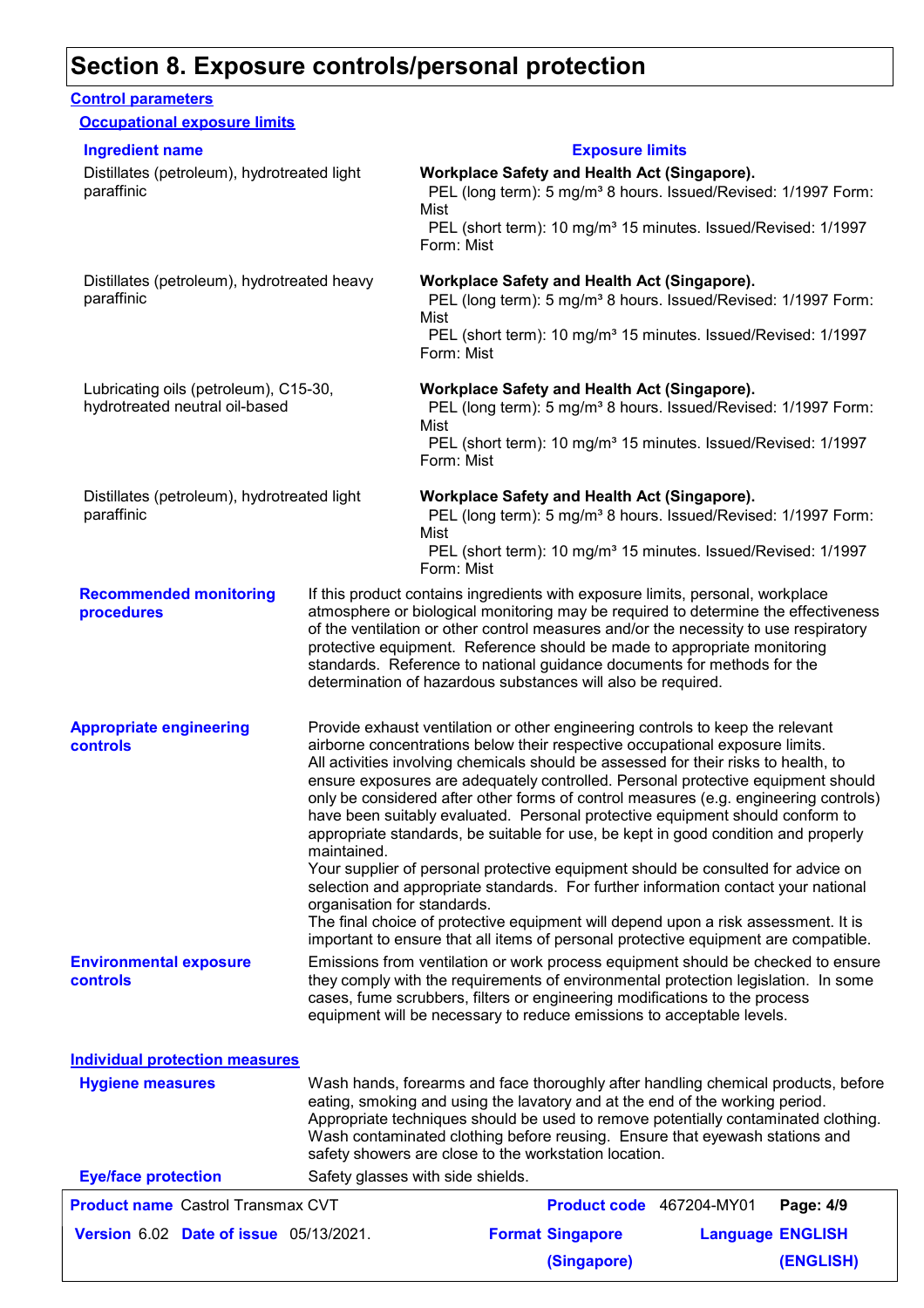# **Section 8. Exposure controls/personal protection**

| <b>Skin protection</b>        |                                                                                                                                                                                                                                                                                                                                                                                                                                                                                                                                                                                                                                                                                                                                                                                                 |
|-------------------------------|-------------------------------------------------------------------------------------------------------------------------------------------------------------------------------------------------------------------------------------------------------------------------------------------------------------------------------------------------------------------------------------------------------------------------------------------------------------------------------------------------------------------------------------------------------------------------------------------------------------------------------------------------------------------------------------------------------------------------------------------------------------------------------------------------|
| <b>Hand protection</b>        | Wear protective gloves if prolonged or repeated contact is likely. Wear chemical<br>resistant gloves. Recommended: Nitrile gloves. The correct choice of protective<br>gloves depends upon the chemicals being handled, the conditions of work and use,<br>and the condition of the gloves (even the best chemically resistant glove will break<br>down after repeated chemical exposures). Most gloves provide only a short time of<br>protection before they must be discarded and replaced. Because specific work<br>environments and material handling practices vary, safety procedures should be<br>developed for each intended application. Gloves should therefore be chosen in<br>consultation with the supplier/manufacturer and with a full assessment of the<br>working conditions. |
| <b>Skin protection</b>        | Use of protective clothing is good industrial practice.<br>Personal protective equipment for the body should be selected based on the task<br>being performed and the risks involved and should be approved by a specialist<br>before handling this product.<br>Cotton or polyester/cotton overalls will only provide protection against light<br>superficial contamination that will not soak through to the skin. Overalls should be<br>laundered on a regular basis. When the risk of skin exposure is high (e.g. when<br>cleaning up spillages or if there is a risk of splashing) then chemical resistant aprons<br>and/or impervious chemical suits and boots will be required.                                                                                                           |
| <b>Respiratory protection</b> | In case of insufficient ventilation, wear suitable respiratory equipment.<br>The correct choice of respiratory protection depends upon the chemicals being<br>handled, the conditions of work and use, and the condition of the respiratory<br>equipment. Safety procedures should be developed for each intended application.<br>Respiratory protection equipment should therefore be chosen in consultation with<br>the supplier/manufacturer and with a full assessment of the working conditions.                                                                                                                                                                                                                                                                                           |

## **Section 9. Physical and chemical properties**

| <b>Appearance</b>                                 |                                                                                                                        |
|---------------------------------------------------|------------------------------------------------------------------------------------------------------------------------|
| <b>Physical state</b>                             | Liquid.                                                                                                                |
| <b>Colour</b>                                     | Red. [Light]                                                                                                           |
| <b>Odour</b>                                      | Not available.                                                                                                         |
| <b>Odour threshold</b>                            | Not available.                                                                                                         |
| pH                                                | Not applicable.                                                                                                        |
| <b>Melting point</b>                              | Not available.                                                                                                         |
| <b>Boiling point</b>                              | Not available.                                                                                                         |
| <b>Flash point</b>                                | Closed cup: 200.5°C (392.9°F) [Pensky-Martens.]<br>Open cup: 214°C (417.2°F) [Cleveland.]                              |
| <b>Evaporation rate</b>                           | Not available.                                                                                                         |
| <b>Flammability (solid, gas)</b>                  | Not applicable. Based on - Physical state                                                                              |
| Lower and upper explosive<br>(flammable) limits   | Not available.                                                                                                         |
| <b>Vapour pressure</b>                            | Not available.                                                                                                         |
| <b>Vapour density</b>                             | Not available.                                                                                                         |
| <b>Relative density</b>                           | Not available.                                                                                                         |
| <b>Density</b>                                    | <1000 kg/m <sup>3</sup> (<1 g/cm <sup>3</sup> ) at 15 <sup>°</sup> C                                                   |
| <b>Solubility</b>                                 | insoluble in water.                                                                                                    |
| <b>Partition coefficient: n-</b><br>octanol/water | Not available.                                                                                                         |
| <b>Auto-ignition temperature</b>                  | Not available.                                                                                                         |
| <b>Decomposition temperature</b>                  | Not available.                                                                                                         |
| <b>Viscosity</b>                                  | Kinematic: $34.2 \text{ mm}^2/\text{s}$ (34.2 cSt) at 40°C<br>Kinematic: 7.152 mm <sup>2</sup> /s (7.152 cSt) at 100°C |
| <b>Product name Castrol Transmax CVT</b>          | Product code 467204-MY01<br>Page: 5/9                                                                                  |
|                                                   |                                                                                                                        |

| <b>Product name</b> Castrol Transmax CVT      |                         | <b>Product code</b> 467204-MY01<br>Page: 5/9 |  |
|-----------------------------------------------|-------------------------|----------------------------------------------|--|
| <b>Version 6.02 Date of issue 05/13/2021.</b> | <b>Format Singapore</b> | <b>Language ENGLISH</b>                      |  |
|                                               | (Singapore)             | (ENGLISH)                                    |  |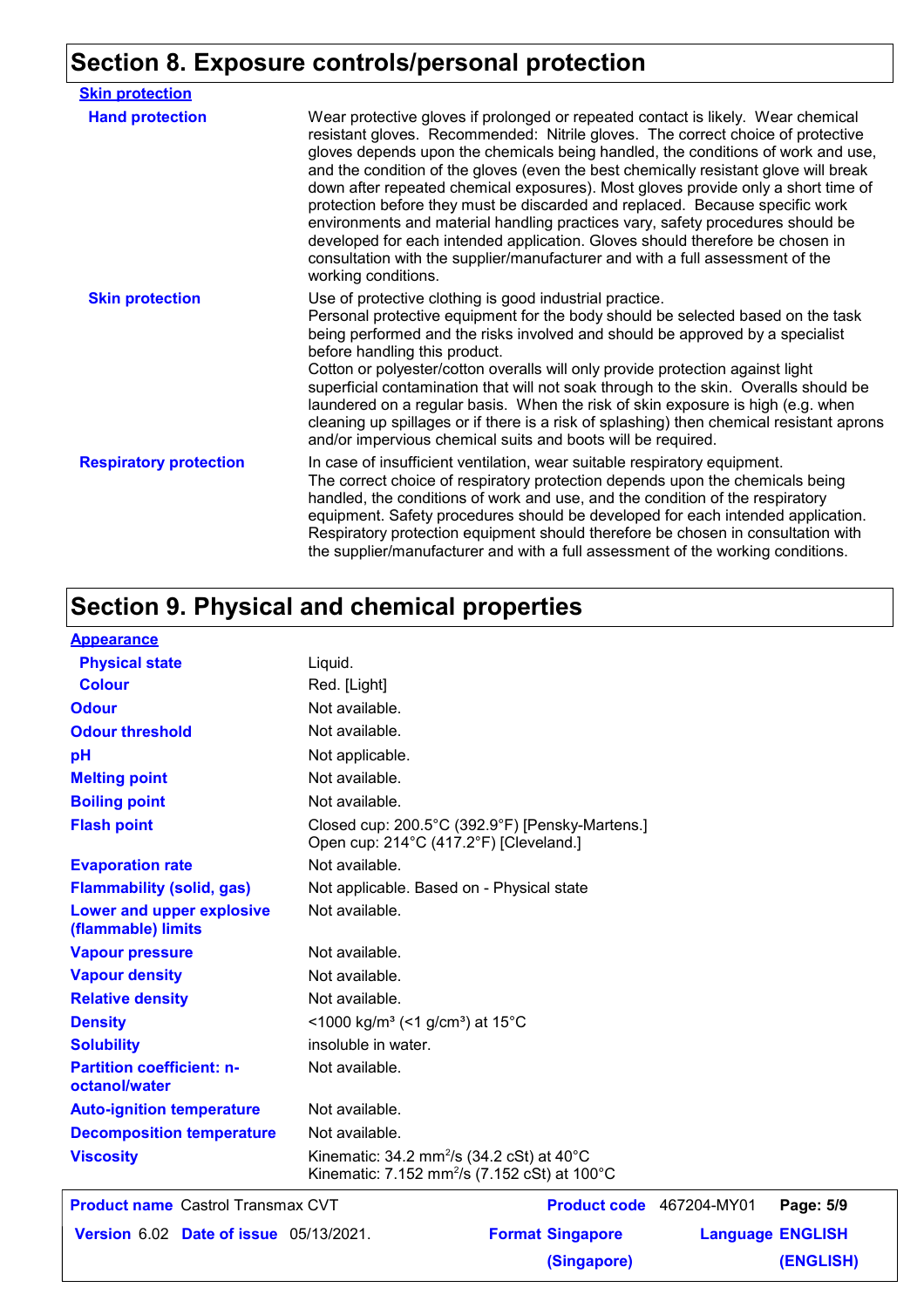## **Section 10. Stability and reactivity**

| <b>Reactivity</b>                            | No specific test data available for this product. Refer to Conditions to avoid and<br>Incompatible materials for additional information.                                   |
|----------------------------------------------|----------------------------------------------------------------------------------------------------------------------------------------------------------------------------|
| <b>Chemical stability</b>                    | The product is stable.                                                                                                                                                     |
| <b>Possibility of hazardous</b><br>reactions | Under normal conditions of storage and use, hazardous reactions will not occur.<br>Under normal conditions of storage and use, hazardous polymerisation will not<br>occur. |
| <b>Conditions to avoid</b>                   | Avoid all possible sources of ignition (spark or flame).                                                                                                                   |
| <b>Incompatible materials</b>                | Reactive or incompatible with the following materials: oxidising materials.                                                                                                |
| <b>Hazardous decomposition</b><br>products   | Under normal conditions of storage and use, hazardous decomposition products<br>should not be produced.                                                                    |

## **Section 11. Toxicological information**

#### **Information on toxicological effects**

#### **Specific target organ toxicity (repeated exposure)**

| <b>Name</b>                                    | <b>Category</b> | <b>Boute of</b><br><b>exposure</b> | <b>Target organs</b>        |
|------------------------------------------------|-----------------|------------------------------------|-----------------------------|
| 2-(2-heptadec-8-enyl-2-imidazolin-1-yl)ethanol | Category 2      | oral                               | digestive system,<br>thymus |

#### **Aspiration hazard**

| <b>Name</b>                                                          | <b>Besult</b>                         |
|----------------------------------------------------------------------|---------------------------------------|
| Distillates (petroleum), hydrotreated light paraffinic               | <b>ASPIRATION HAZARD - Category 1</b> |
| Lubricating oils (petroleum), C15-30, hydrotreated neutral oil-based | <b>ASPIRATION HAZARD - Category 1</b> |

| <b>Information on likely routes</b><br>of exposure | Routes of entry anticipated: Dermal, Inhalation.                                                                            |
|----------------------------------------------------|-----------------------------------------------------------------------------------------------------------------------------|
| <b>Potential acute health effects</b>              |                                                                                                                             |
| <b>Eye contact</b>                                 | No known significant effects or critical hazards.                                                                           |
| <b>Inhalation</b>                                  | Exposure to decomposition products may cause a health hazard. Serious effects<br>may be delayed following exposure.         |
| <b>Skin contact</b>                                | Defatting to the skin. May cause skin dryness and irritation.                                                               |
| <b>Ingestion</b>                                   | No known significant effects or critical hazards.                                                                           |
|                                                    | <b>Symptoms related to the physical, chemical and toxicological characteristics</b>                                         |
| <b>Eye contact</b>                                 | No specific data.                                                                                                           |
| <b>Inhalation</b>                                  | May be harmful by inhalation if exposure to vapour, mists or fumes resulting from<br>thermal decomposition products occurs. |
| <b>Skin contact</b>                                | Adverse symptoms may include the following:<br>irritation<br>dryness<br>cracking                                            |
| <b>Ingestion</b>                                   | No specific data.                                                                                                           |
| <b>Product name Castrol Transmax CVT</b>           | <b>Product code</b> 467204-MY01<br>Page: 6/9                                                                                |
| Version 6.02 Date of issue 05/13/2021.             | <b>Language ENGLISH</b><br><b>Format Singapore</b>                                                                          |

**(Singapore)**

**(ENGLISH)**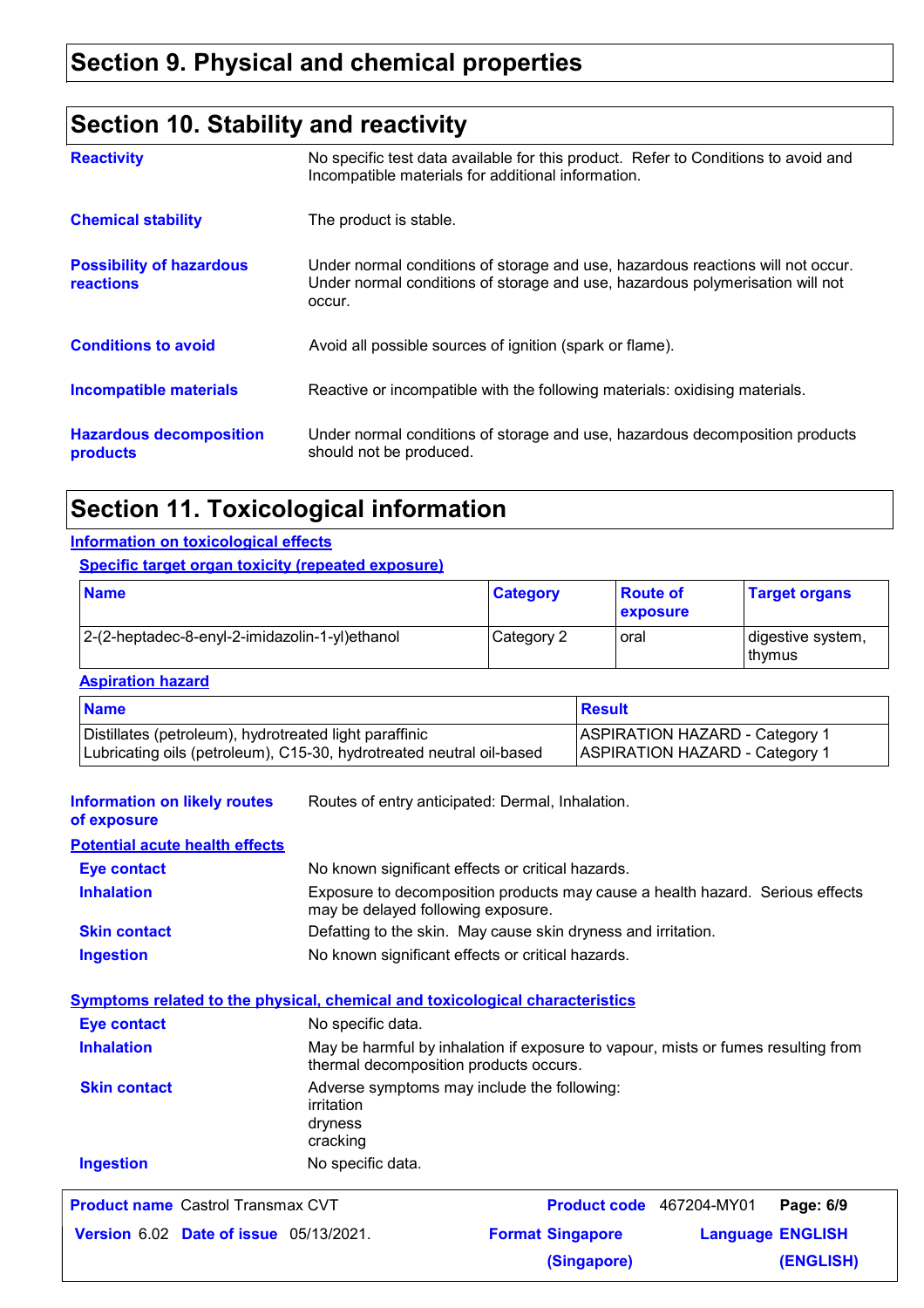## **Section 11. Toxicological information**

#### **General** The Supersteed Moknown significant effects or critical hazards. **Carcinogenicity** No known significant effects or critical hazards. **Mutagenicity** No known significant effects or critical hazards. **Teratogenicity** No known significant effects or critical hazards. **Developmental effects** No known significant effects or critical hazards. **Fertility effects** No known significant effects or critical hazards. **Potential chronic health effects** Ingestion of large quantities may cause nausea and diarrhoea. Potential risk of transient stinging or redness if accidental eye contact occurs. Prolonged or repeated contact can defat the skin and lead to irritation, cracking and/ or dermatitis. **Eye contact Skin contact Ingestion Delayed and immediate effects as well as chronic effects from short and long-term exposure**

## **Section 12. Ecological information**

#### **Toxicity**

**Environmental effects** No known significant effects or critical hazards.

#### **Persistence/degradability**

Not expected to be rapidly degradable.

#### **Bioaccumulative potential**

This product is not expected to bioaccumulate through food chains in the environment.

| <b>Mobility in soil</b>                                 |                                                                                                                           |
|---------------------------------------------------------|---------------------------------------------------------------------------------------------------------------------------|
| <b>Soil/water partition</b><br><b>coefficient (Koc)</b> | Not available.                                                                                                            |
| <b>Mobility</b>                                         | Spillages may penetrate the soil causing ground water contamination.                                                      |
| <b>Other ecological information</b>                     | Spills may form a film on water surfaces causing physical damage to organisms.<br>Oxygen transfer could also be impaired. |

### **Section 13. Disposal considerations**

The generation of waste should be avoided or minimised wherever possible. Significant quantities of waste product residues should not be disposed of via the foul sewer but processed in a suitable effluent treatment plant. Dispose of surplus and non-recyclable products via a licensed waste disposal contractor. Disposal of this product, solutions and any by-products should at all times comply with the requirements of environmental protection and waste disposal legislation and any regional local authority requirements. Waste packaging should be recycled. Incineration or landfill should only be considered when recycling is not feasible. This material and its container must be disposed of in a safe way. Empty containers or liners may retain some product residues. Avoid dispersal of spilt material and runoff and contact with soil, waterways, drains and sewers. **Disposal methods**

| <b>Product name Castrol Transmax CVT</b>      |                         | <b>Product code</b> 467204-MY01   Page: 7/9 |           |
|-----------------------------------------------|-------------------------|---------------------------------------------|-----------|
| <b>Version 6.02 Date of issue 05/13/2021.</b> | <b>Format Singapore</b> | <b>Language ENGLISH</b>                     |           |
|                                               | (Singapore)             |                                             | (ENGLISH) |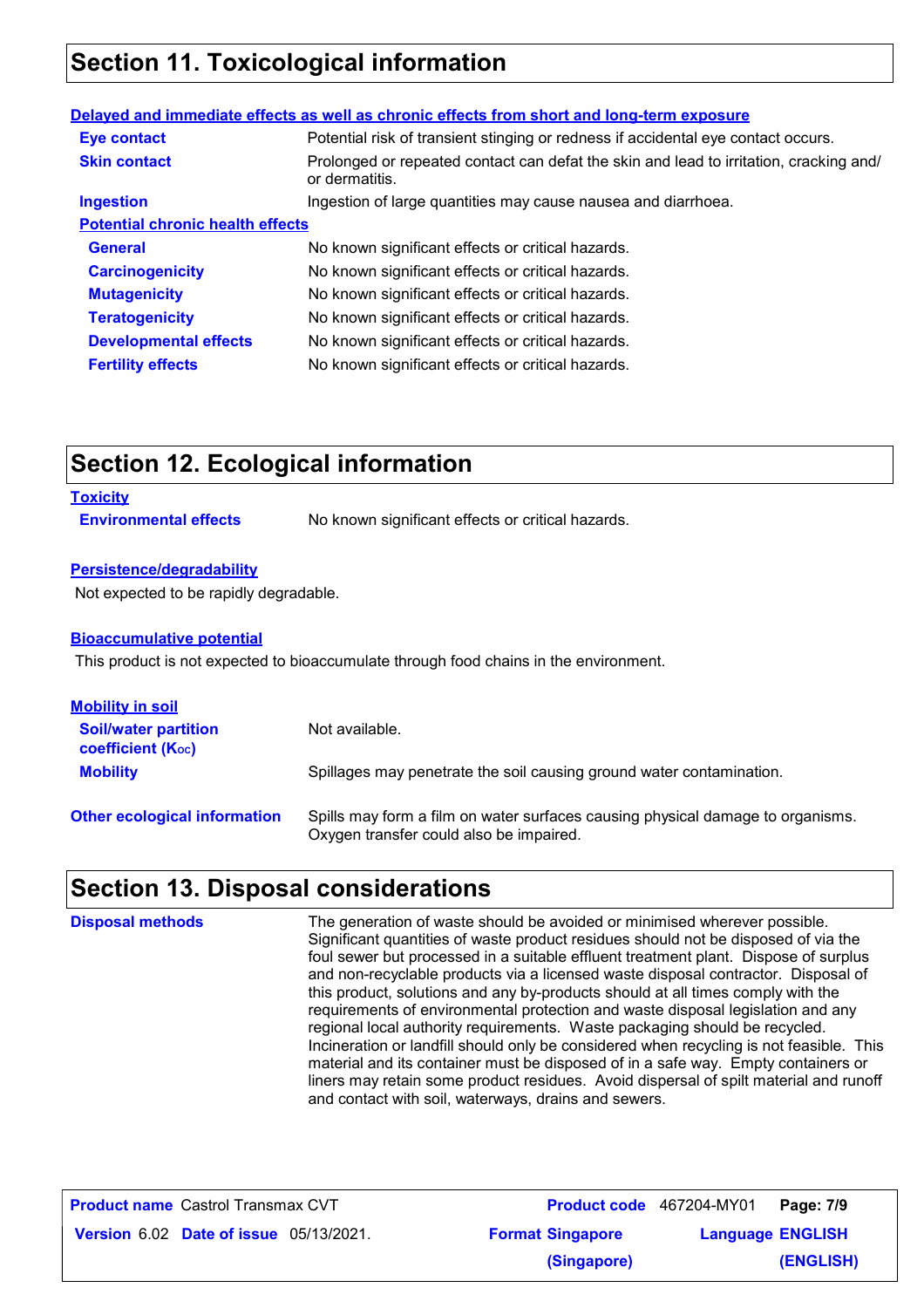## **Section 14. Transport information**

|                                      | <b>ADR/RID</b>           | <b>ADN</b>                   | <b>IMDG</b>              | <b>IATA/ICAO</b> |
|--------------------------------------|--------------------------|------------------------------|--------------------------|------------------|
| <b>UN number</b>                     | Not regulated.           | Not regulated.               | Not regulated.           | Not regulated.   |
| <b>UN proper</b><br>shipping name    |                          | $\qquad \qquad \blacksquare$ |                          |                  |
| <b>Transport</b><br>hazard class(es) |                          | $\overline{\phantom{a}}$     | $\overline{\phantom{0}}$ |                  |
| <b>Packing group</b>                 | $\overline{\phantom{a}}$ | $\overline{\phantom{a}}$     | -                        | -                |
| <b>Environmental</b><br>hazards      | No.                      | No.                          | No.                      | No.              |
| <b>Additional</b><br>information     |                          |                              |                          |                  |

**Special precautions for user** Not available.

## **Section 15. Regulatory information**

| <b>Safety, health and</b><br>environmental regulations<br>specific for the product | No known specific national and/or regional regulations applicable to this product<br>(including its ingredients). |
|------------------------------------------------------------------------------------|-------------------------------------------------------------------------------------------------------------------|
| <b>Regulation according to other foreign laws</b>                                  |                                                                                                                   |
| <b>REACH Status</b>                                                                | For the REACH status of this product please consult your company contact, as<br>identified in Section 1.          |
| <b>United States inventory</b><br>(TSCA 8b)                                        | All components are active or exempted.                                                                            |
| <b>Australia inventory (AICS)</b>                                                  | All components are listed or exempted.                                                                            |
| <b>Canada inventory</b>                                                            | All components are listed or exempted.                                                                            |
| <b>China inventory (IECSC)</b>                                                     | All components are listed or exempted.                                                                            |
| <b>Japan inventory (ENCS)</b>                                                      | All components are listed or exempted.                                                                            |
| <b>Korea inventory (KECI)</b>                                                      | All components are listed or exempted.                                                                            |
| <b>Philippines inventory</b><br>(PICCS)                                            | All components are listed or exempted.                                                                            |
| <b>Taiwan Chemical</b><br><b>Substances Inventory</b><br>(TCSI)                    | All components are listed or exempted.                                                                            |

## **Section 16. Other information**

| <b>History</b>                    |                            |
|-----------------------------------|----------------------------|
| Date of issue/Date of<br>revision | 2021 May 13                |
| Date of previous issue            | 2021 March 04              |
| <b>Version</b>                    | 6.02                       |
| <b>Prepared by</b>                | <b>Product Stewardship</b> |

| <b>Product name Castrol Transmax CVT</b>      |                         | Product code 467204-MY01 Page: 8/9 |           |
|-----------------------------------------------|-------------------------|------------------------------------|-----------|
| <b>Version 6.02 Date of issue 05/13/2021.</b> | <b>Format Singapore</b> | <b>Language ENGLISH</b>            |           |
|                                               | (Singapore)             |                                    | (ENGLISH) |